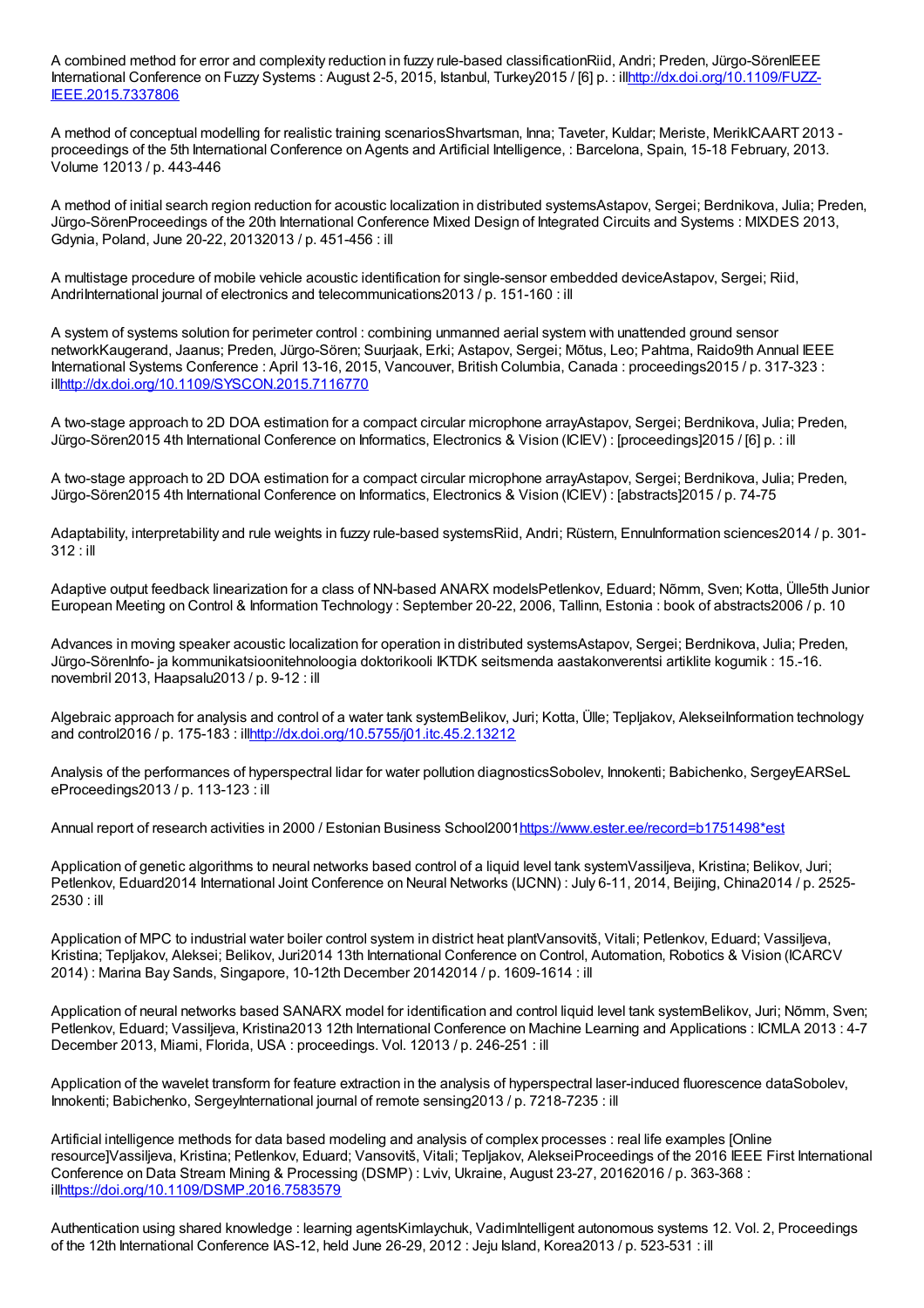Automaatika kateeder/instituut 12.03.1960-12.03.2010 : 50201[0http://www.ester.ee/record=b2663726\\*est](http://www.ester.ee/record=b2663726*est)

Automatic answer evaluation with competence based learningUmbleja, KadriInfo- ja kommunikatsioonitehnoloogia doktorikooli IKTDK seitsmenda aastakonverentsi artiklite kogumik : 15.-16. novembril 2013, Haapsalu2013 / p. 111-114 : ill

Business and it alignment in enterprise considering the partner network's constraintsVaezipour, Atiyeh; Kangilaski, TaivoProceedings of the 9th International Conference of DAAAM Baltic Industrial Engineering, 24-26th April 2014, Tallinn, Estonia2014 / p. 213-218 : ill

Can K-12 students learn how to program with just two hours?Umbleja, KadriLearning Technology for Education in Cloud : The Changing Face of Education : 5th International Workshop, LTEC 2016, Hagen, Germany, July 25-28, 2016 : proceedings2016 / p. 250-264 : il[lhttp://dx.doi.org/10.1007/978-3-319-42147-6\\_21](http://dx.doi.org/10.1007/978-3-319-42147-6_21)

Catalogue of CRISMA applications, framework building block specifications and software implementations [Electronic resource]Havlik, Denis; Dihe, Pascal; Rannat, Kalev201[5https://crisma-cat.ait.ac.at/print/book/export/html/109](https://crisma-cat.ait.ac.at/print/book/export/html/109)

Closed-loop identification of fractional-order models using FOMCON toolbox for MATLABTepljakov, Aleksei; Petlenkov, Eduard; Belikov, JuriBEC 2014 : 2014 14th Biennial Baltic Electronics Conference : proceedings of the 14th Biennial Baltic Electronics Conference : Tallinn University of Technology, October 6-8, 2014, Tallinn, Estonia2014 / p. 213-216 : ill

Collaborative project management framework for partner network initiationŠevtšenko, Eduard; Poljantšikov, Igor; Mahmood, Kashif; Kangilaski, Taivo; Norta, AlexanderProcedia engineering2015 / p. 159-168 : il[lhttp://dx.doi.org/10.1016/j.proeng.2015.01.354](http://dx.doi.org/10.1016/j.proeng.2015.01.354)

Collective acoustic localization in a network of dual channel low power devicesAstapov, Sergei; Ehala, Johannes; Preden, Jürgo-SörenProceedings of the 21st International Conference Mixed Design of Integrated Circuits and Systems : MIXDES 2014 : Lublin, Poland, June 19-21, 20142014 / p. 430-435 : ill

Column water vapour : an intertechnique comparison of estimation methods in EstoniaKeernik, Hannes; Ohvril, Hanno; Jakobson, Erko; Rannat, Kalev; Luhamaa, AndresProceedings of the Estonian Academy of Sciences2014 / p. 37-47 : ill

Combining multiple sound sources localization hybrid algorithm and fuzzy rule based classification for real-time speaker tracking applicationIbala, Christian; Astapov, Sergei; Riid, AndriInternational journal of microelectronics and computer science2013 / p. 12-25 : ill

Competence Based Interactive Learning with HomeLabKits : experience and work in progressJaanus, Martin; Umbleja, Kadri; Kukk, Vello; Udal, Andres2014 IEEE Global Engineering Education Conference (EDUCON) : Istanbul, Turkey, April 2-5, 20142014 / 1082- 1084 : ill

Competence-based approach to learningUmbleja, Kadri; Kukk, Vello; Jaanus, Martin2013 IEEE Global Engineering Education Conference (EDUCON) : 13-15 March 2013, Technische Universität Berlin, Berlin, Germany2013 / p. 552-559 : ill

Computation of open-loop frequency-domain characteristics of fractional FORDT plants with FOPID controllersTepljakov, Aleksei; Petlenkov, Eduard; Belikov, JuriDoctoral School in Information and Communication Technology : proceedings of doctoral session of BEC 2014 : October 6-8 2014, Laulasmaa2014 / p. 23-26

Computational intelligence methods based design of closed-loop systemBelikov, Juri; Petlenkov, Eduard; Vassiljeva, Kristina; Nõmm, SvenNeural information processing : 20th International Conference, ICONIP 2013, Daegu, Korea, November 3-7, 2013 : proceedings. Part I2013 / p. 215-224 : ill

Course implementation : value-added modeKukk, VelloLearning Technology for Education in Cloud : The Changing Face of Education : 5th International Workshop, LTEC 2016, Hagen, Germany, July 25-28, 2016 : proceedings2016 / p. 265-273 : il[lhttp://dx.doi.org/10.1007/978-3-319-42147-6\\_22](http://dx.doi.org/10.1007/978-3-319-42147-6_22)

Data to decision : pushing situational information needs to the edge of the networkPreden, Jürgo-Sören; Kaugerand, Jaanus; Suurjaak, Erki; Astapov, Sergei; Pahtma, Raido; Mõtus, Leo2015 IEEE International Multi-Disciplinary Conference on Cognitive Methods in Situation Awareness and Decision (CogSIMA 2015) : 9-12 March 2015, Orlando, Florida, USA2015 / p. 158-164 : il[lhttp://dx.doi.org/10.1109/COGSIMA.2015.7108192](http://dx.doi.org/10.1109/COGSIMA.2015.7108192)

Design and experimentation of fuzzy logic control for an anti-lock braking systemAksjonov, Andrei; Vodovozov, Valery; Petlenkov, EduardBEC 2016 : 2016 15th Biennial Baltic Electronics Conference : proceedings of the 15th Biennial Baltic Electronics Conference : Tallinn University of Technology, October 3-5, 2016, Tallinn, Estonia2016 / p. 207-210 : il[lhttp://www.ester.ee/record=b2150914\\*est](http://www.ester.ee/record=b2150914*est)

Design and implementation of fractional-order PID controllers for a fluid tank systemTepljakov, Aleksei; Petlenkov, Eduard; Belikov, Juri; Halas, Miroslav2013 American Control Conference (ACC) : Washington, DC, USA, June 17-19, 20132013 / p. 1777-1782 : ill

Design of retuning fractional PID controllers for a closed-loop magnetic levitation control systemTepljakov, Aleksei; Petlenkov,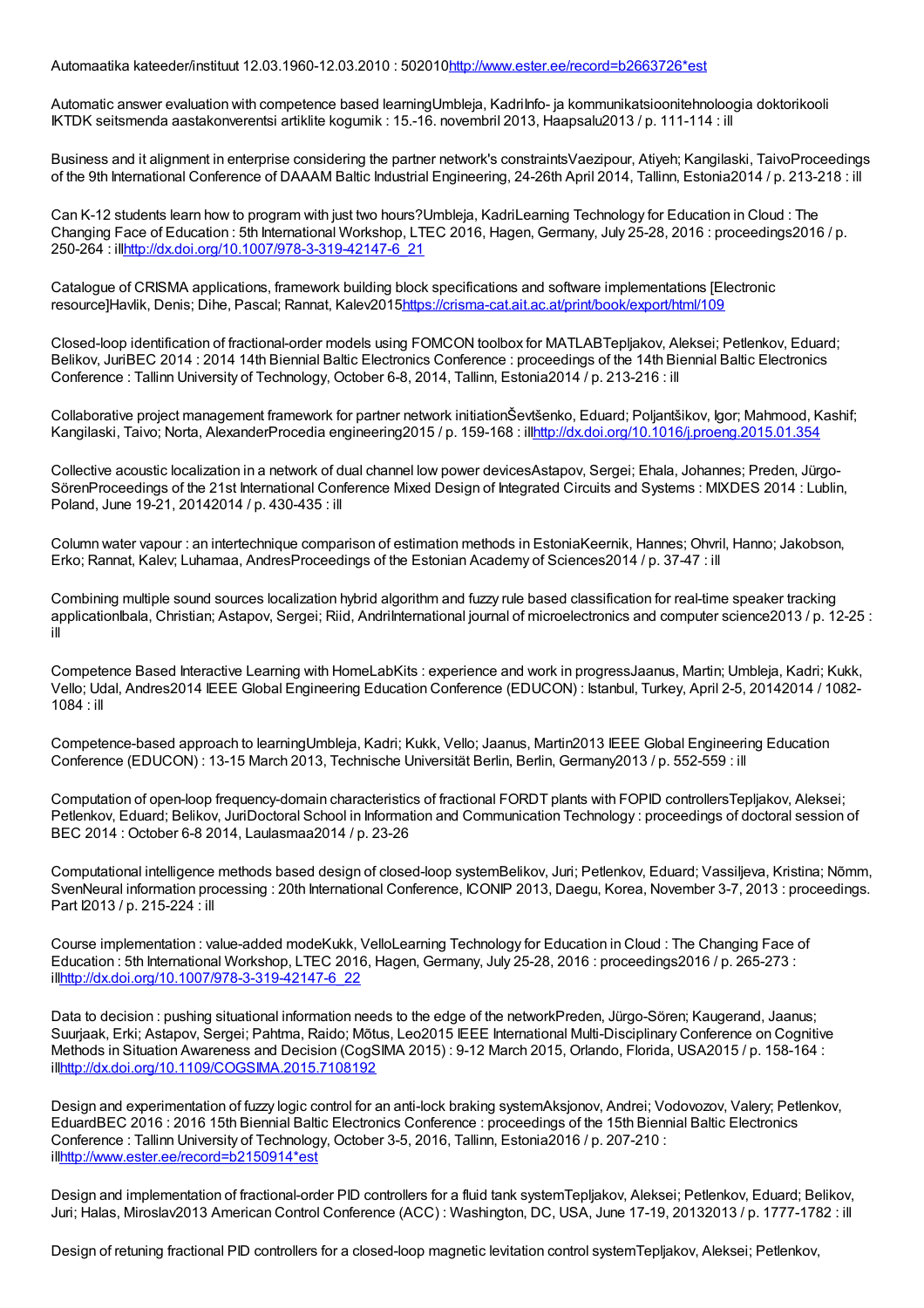Eduard; Belikov, Juri; Gonzalez, Emmanuel A.2014 13th International Conference on Control, Automation, Robotics & Vision (ICARCV 2014) : Marina Bay Sands, Singapore, 10-12th December 20142014 / p. 1345-1350 : ill

Detection, identification and tracking of mobile objects with distributed system of systemsRiid, Andri; Preden, Jürgo-Sören; Astapov, SergeiProceedings of the 9th International Conference on System of Systems Engineering (SoSE 2014) : 9-13 June 2014, Stamford Grand, Glenelg, Australia2014 / p. 224-229 : ill

Determination of regional variants in the versification of Estonian folksongs using an interpretable fuzzy rule-based classifierRiid, Andri; Sarv, MariProceedings of the 8th Conference of the European Society for Fuzzy Logic and Technology (EUSFLAT 2013), Milano, Italy, September 11-13, 20132013 / p. 61-66 : ill

Development of artificial intelligence towards singularityPedai, Andrus; Astrov, IgorWorld Academy of Science, Engineering and Technology. Knowledge and innovation engineering2014 / p. 81

Development of the software tools for simulation of quantum well media for radiation amplification in MIR and THz regionsUdal, Andres; Reeder, Reeno; Valusis, G.; Kasalynas, I.; Ikonic, Zoran; Indjin, D.3rd Annual Conference of COST Action MP1204 & 6th International Conference on Semiconductor Mid-IR Materials and Optics SMMO2015 : book of abstracts : Institute of Photonics and Electronics, The Czech Academy of Sciences, Prague, Czech Republic, April 8-11, 20152015 / p. 63

Digital fractional-order control of a position servoTepljakov, Aleksei; Petlenkov, Eduard; Belikov, Juri; Astapov, SergeiProceedings of the 20th International Conference Mixed Design of Integrated Circuits and Systems : MIXDES 2013, Gdynia, Poland, June 20-22, 20132013 / p. 462-467 : ill

Digital implementation of retuning fractional controllers for an existing closed-loop magnetic levitation control systemTepljakov, Aleksei; Petlenkov, Eduard; Belikov, Juri2016 39th International Conference on Telecommunications and Signal Processing : TSP : June 27-29, 2016, Vienna, Austria2016 / p. 630-633 : il[lhttps://doi.org/10.1109/TSP.2016.7760958](https://doi.org/10.1109/TSP.2016.7760958)

Digital microfluidics platform for interfacing solid-liquid extraction column with portable capillary electropherograph for analysis of soil amino acidsGorbatšova, Jelena; Jaanus, Martin; Vaher, Merike; Kaljurand, MihkelElectrophoresis2016 / p. 472-475 : il[lhttp://dx.doi.org/10.1002/elps.201500284](http://dx.doi.org/10.1002/elps.201500284)

Discussion of the development aspects of the quantum cascadelaser simulation softwareReeder, Reeno; Udal, Andres; Velmre, EnnInternational Conference on THz and Mid Infrared Radiation and Applications to Cancer Detection Using Laser Imaging : workgroup meetings of Cost Actions MP1204 and BM1205 : October 10-11, 2013, Sheffiled Hallam University, United Kingdom2013 / p. [36]

Distributed fusion and automated sensor tasking in ISR systemsPreden, Jürgo-Sören; Pahtma, Raido; Astapov, Sergei; Ehala, Johannes; Riid, Andri; Mõtus, LeoGround/air multisensor interoperability, integration, and networking for persistent ISR V2014 / p. 90790M-1 - 90790M-10 : ill

Distributed signal processing for situation assessment in cyber-physical systems = Hajutatud signaalitöötlus olukorra hindamiseks küberfüüüsikalistes süsteemidesAstapov, Sergei201[6http://digi.lib.ttu.ee/i/?6212](http://digi.lib.ttu.ee/i/?6212)

Dynamics of partner networkKangilaski, Taivo; Ševtšenko, EduardProceedings : 2014 IEEE 23rd International Symposium on Industrial Electronics (ISIE) : Grand Cevahir Hotel and Convention Center, Istambul, Turkey, 01-04 June, 20142014 / p. 105-110 : ill

EE : Eesti (Estonia)Ubar, Raimund-Johannes; Rüstern, Ennu; Kruus, MargusTowards the harmonisation of Electrical and Information Engineering Education in Europe : 2003-20042003 / p. 67-74 : il[lhttp://www.ester.ee/record=b2300874\\*est](http://www.ester.ee/record=b2300874*est)

Eesti Energia käiduhaldussüsteemKangilaski, Taivo2004[https://www.ester.ee/record=b1953730\\*est](https://www.ester.ee/record=b1953730*est)

Eesti kõrghariduse kvaliteedikindlustus199[5https://www.ester.ee/record=b1057416\\*est](https://www.ester.ee/record=b1057416*est)

Eesti Teaduste Akadeemia aastaraamat = Annales academiae scientarum Estonicae 20122013

Eesti Teaduste Akadeemia aastaraamat = Annales academiae scientarum Estonicae 20132014

Efficient analog implementations of fractional-order controllersTepljakov, Aleksei; Petlenkov, Eduard; Belikov, JuriProceedings of the 2013 14th International Carpathian Control Conference (ICCC) : Rytro, Hotel Perła Południa, Poland, May 26-29, 20132013 / p. 377- 382 : ill

Embedded system implementation of digital fractional filter approximations for control applicationsTepljakov, Aleksei; Petlenkov, Eduard; Belikov, JuriProceedings of the 21st International Conference Mixed Design of Integrated Circuits and Systems : MIXDES 2014 : Lublin, Poland, June 19-21, 20142014 / p. 441-445 : ill

Enhanced situational awareness for autonomous underwater vehiclesAstrov, Igor2013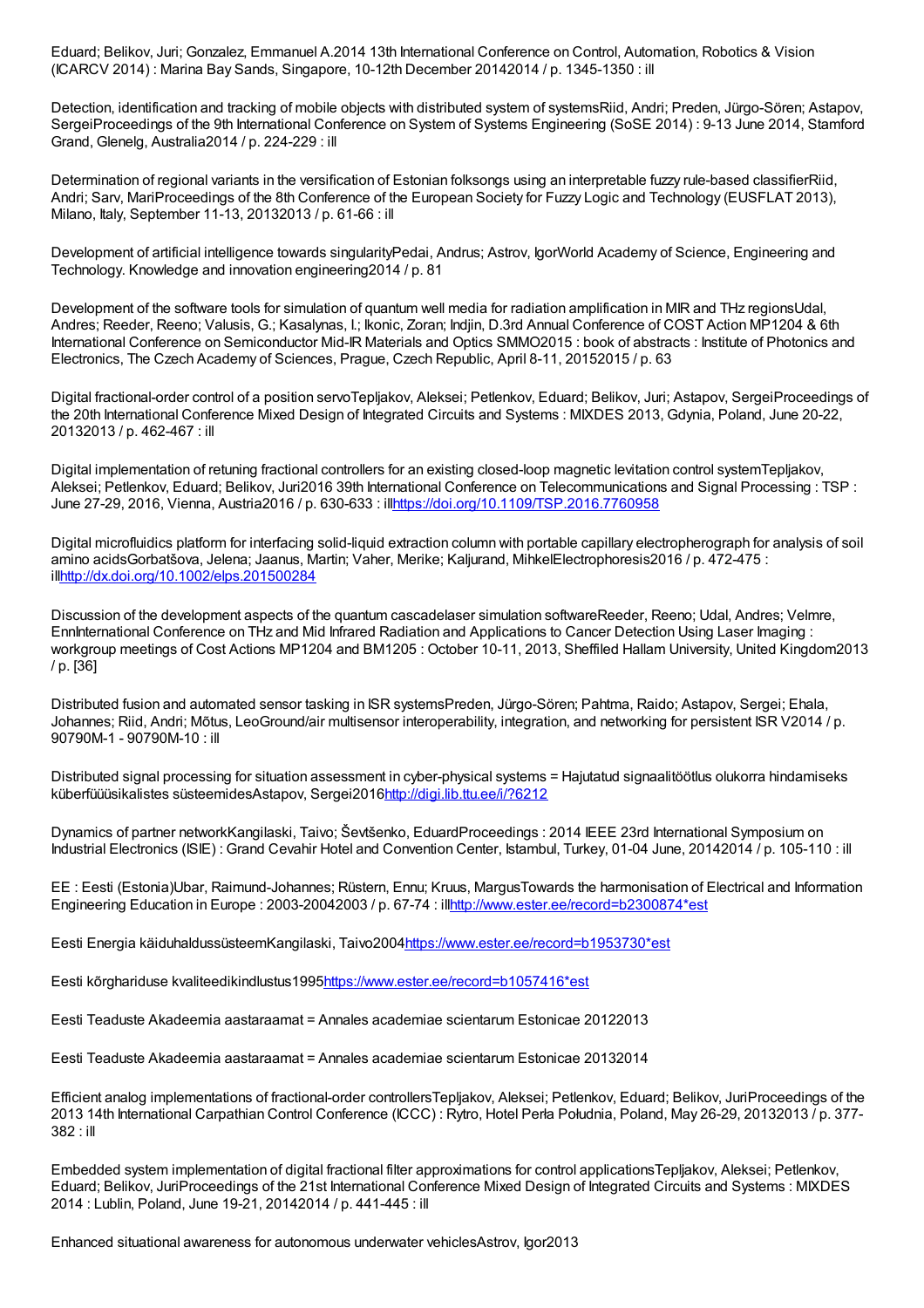Enhancing situation-awareness, cognition and reasoning of ad-hoc network agents = Spontaanvõrgu agentide situatsiooniteadlikkuse, taju ja arutlusvõime täiendaminePreden, Jürgo-Sören2010

Enhancing the quality of contingency planning by simulationHonkavuo, Hanna; Jähi, Markus; Kosonen, Ari; Piira, Kalevi; Rannat, Kalev; Soininen, Jari; Meriste, Merik; Taveter, KuldarISCRAM2015 conference proceedings : 12th International Conference on Information Systems for Crisis Response and Management : Kristiansand, May 24-272015 / [6] p. : ill

Esimene A-päev ja lipu saamisluguKukk, Vello; Rehepapp, ÜloTallinna Tehnikaülikooli aastaraamat 20122013 / lk. 194-196

Estonian Academy of Sciences year book = Annales Academiae Scientiarum Estonicae 20122013

Estonian Academy of Sciences year book = Annales Academiae Scientiarum Estonicae 20132014

[Ettekanne Eesti Haridusfoorumi uuest mudelist]Aarna, OlavHariduse roll Eesti ühiskonna arengu kujundajana : ettekannete ja sõnavõttude kogumik : Eesti Haridusfoorum '98 : 20.-21. nov. 1998, Haapsalu1999 / lk. 124- 12[6https://www.ester.ee/record=b1336192\\*est](https://www.ester.ee/record=b1336192*est)

Fixed-order stabilising controller design by a mixed randomised/deterministic methodNurges, Ülo; Avanessov, SergeiInternational journal of control2015 / p. 335-346<http://dx.doi.org/10.1080/00207179.2014.953208>

Flight control of unmanned rotorcrafts for enhanced situational awarenessAstrov, Igor2014

Flight control of vectored thrust aerial vehicle by neural network predictive controller for enhanced situational awarenessAstrov, Igor; Pikkov, Mihhail; Paluoja, ReinWorld Academy of Science, Engineering and Technology2013 / p. 77-81 : ill

Foorumi avamine : [sõnavõtt]Aarna, OlavHariduse roll Eesti ühiskonna arengu kujundajana : ettekannete ja sõnavõttude kogumik : Eesti Haridusfoorum '98 : 20.-21. nov. 1998, Haapsalu1999 / lk. 12-1[4https://www.ester.ee/record=b1336192\\*est](https://www.ester.ee/record=b1336192*est)

FOPID controller tuning for fractional FOPDT plants subject to design specifications in the frequency domainTepljakov, Aleksei; Petlenkov, Eduard; Belikov, Juri2015 European Control Conference (ECC) : July 15-17, 2015, Linz, Austria2015 / p. 3502-3507 : il[lhttp://dx.doi.org/10.1109/ECC.2015.7331076](http://dx.doi.org/10.1109/ECC.2015.7331076)

Fractional-order controller design and digital implementation using FOMCON toolbox for MATLABTepljakov, Aleksei; Petlenkov, Eduard; Belikov, Juri; Finajev, Jevgeni2013 IEEE Conference on Computer Aided Control System Design (CACSD) : Part of 2013 IEEE Multi-Conference on Systems and Control : Hyderabad, India, August 28-30, 20132013 / p. 340-345 : ill

Fractional-order controller design for a magnetic levitation systemTepljakov, Aleksei; Petlenkov, Eduard; Belikov, JuriProceedings of the 8th Annual Conference of the Estonian National Doctoral School in Information and Communication Technologies : December 5-6, 2014, Rakvere2014 / p. 137-140 : ill

Fractional-order digital filter approximation method for embedded control applicationsTepljakov, Aleksei; Petlenkov, Eduard; Belikov, JuriInternational journal of microelectronics and computer science2014 / p. 54-60 : ill

Fractional-order modeling and control of dynamic systems = Murrulistel tuletistel põhinev dünaamiliste süsteemide identifitseerimine ja juhtimineTepljakov, Aleksei2015

Gain and order scheduled fractional-order PID control of fluid level in a multi-tank systemTepljakov, Aleksei; Petlenkov, Eduard; Belikov, Juri2014 International Conference on Fractional Differentiation and its Applications (ICFDA) : Catania, Italy, 23-25 June 20142014 / [6] p. : ill

Generating situation awareness in cyber-physical systems : creation and exchange of situational informationPreden, Jürgo-SörenCODES '14 : proceedings of the 2014 International Conference on Hardware/Software Codesign and System Synthesis2014 / [3] p. : ill

Generation of stable polytopes of Hurwitz polynomials via Routh parametersNurges, Ülo; Artemtšuk, Igor; Belikov, Juri53rd IEEE Conference on Decision and Control : December 15-17, 2014, Los Angeles, California, USA2014 / p. 2390-2395 : ill

Gunshot acoustic component localization with distributed circular microphone arraysAstapov, Sergei; Ehala, Johannes; Berdnikova, Julia; Preden, Jürgo-SörenDSP 2015 : 2015 IEEE International Conference on Digital Signal Processing (DSP) : 21-24 July 2015, Singapore2015 / p. 1186-1190 : ill

Haridus ja infotehnoloogia või vastupidiKukk, VelloSeestpoolt suurem Eesti. Haridus ja haritus2013 / lk. 91-97 : portr

Human limb model structure optimization with genetic algorithmNõmm, Sven; Vassiljeva, Kristina; Kuusik, AlarEMS2013 : UKSim-AMSS 7th European Modelling Symposium, 20-22 November 2013, Manchester, United Kindgom : [proceedings]2013 / p. 124-129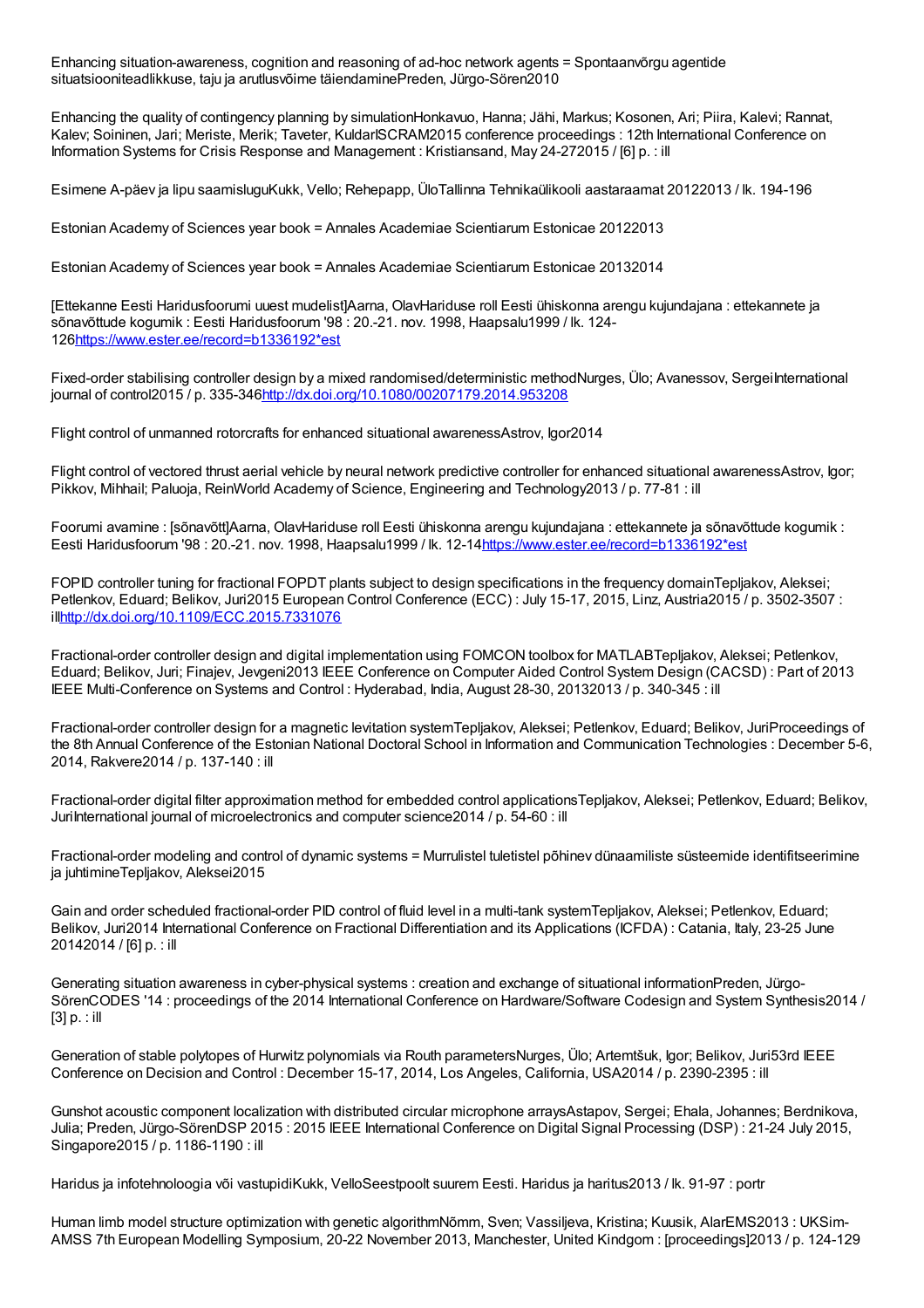Hyperspectral data processing and interpretation in remote sensing based on laser-induced fluorescence method = Hüperspektraalse andmete analüüs ja tõlgendamine kaugseires laser-induced-fluorescence-meetodi põhjalSobolev, Innokenti2014

ICMS User Handbook V2 [Electronic resource]Frings, Sandra; Engelbach, Wolf; Havlik Denis; Taveter, Kuldar; Meriste, Merik; Rannat, Kalev201[5http://www.crismaproject.eu/deliverables/CRISMA\\_D362\\_public.pdf](http://www.crismaproject.eu/deliverables/CRISMA_D362_public.pdf)

ICT and business alignment in Partner Network : will the alignment depend on maturities?Kangilaski, TaivoProceedings of 7th IFAC Conference on Manufacturing Modelling, Management, and Control, 20132013 / p. 603-608

Identification, implementation and simulation of ground source heat pump with ground temperature modelingKöse, Ahmet; Petlenkov, EduardBEC 2016 : 2016 15th Biennial Baltic Electronics Conference : proceedings of the 15th Biennial Baltic Electronics Conference : Tallinn University of Technology, October 3-5, 2016, Tallinn, Estonia2016 / p. 163-166 : il[lhttp://www.ester.ee/record=b2150914\\*est](http://www.ester.ee/record=b2150914*est)

IEEE Eesti sektsioon on 10-aastaneTammemäe, Kalle; Kukk, VelloElektriala2016 / lk. 14- 1[5http://www.ester.ee/record=b1240496\\*est](http://www.ester.ee/record=b1240496*est)

Implementation of the robot arm in the interactive learning environmentJaanus, Martin; Udal, Andres; Kukk, Vello; Umbleja, Kadri2014 International Conference on Signals and Electronic Systems (ICSES) : Poznań, Poland, 11-13 September 20142014 / [4] p. : ill

Improved C5D electronic realization of conductivity detector for capillary electrophoresisJaanus, Martin; Udal, Andres; Kukk, Vello; Umbleja, Kadri; Gorbatšova, Jelena; Mölder, LauriElektronika ir elektrotechnika = Electronics and electrical engineering2016 / p. 29- 32 : il[lhttp://dx.doi.org/10.5755/j01.eie.22.3.15311](http://dx.doi.org/10.5755/j01.eie.22.3.15311)

Improvised explosive devices in asymmetric conflicts : multisource data fusion for providing situational informationPreden, Jürgo-Sören; Mõtus, Leo; Llinas, James; Pahtma, Raido; Savimaa, Raul; Meriste, Merik; Astapov, SergeiCase studies in system of systems, enterprise systems, and complex systems engineering2015 / p. 407-443 : ill

Incorporation of fractional-order dynamics into an existing PI/PID DC motor control loopTepljakov, Aleksei; Gonzales, Emmanuel A.; Petlenkov, Eduard; Belikov, Juri; Monje, Concepcion A.; Petraš, IvoISA transactions2016 / p. 262-273 : il[lhttp://dx.doi.org/10.1016/j.isatra.2015.11.012](http://dx.doi.org/10.1016/j.isatra.2015.11.012)

Indicators to compare simulated crisis management strategiesEngelbach, W.; Frings, S.; Meriste, MerikIDRC Davos 2014 "Integrative Risk Management - The Role of Science, Technology and Practice" : extended abstracts, oral presentations, special panels, sessions and workshops : 24-28 August 2014, Davos, Switzerland2014 / p. 225-228 : ill

Industrial process monitoring by multi-channel acoustic signal analysisAstapov, Sergei; Riid, Andri; Preden, Jürgo-Sören; Aruväli, TanelBEC 2014 : 2014 14th Biennial Baltic Electronics Conference : proceedings of the 14th Biennial Baltic Electronics Conference : Tallinn University of Technology, October 6-8, 2014, Tallinn, Estonia2014 / p. 209-212 : ill

Info- ja kommunikatsioonitehnoloogia doktorikooli IKTDK kolmanda aastakonverentsi artiklite kogumik : 25.-26. aprill 2008, Voore külalistemaja200[8http://www.ester.ee/record=b2372764\\*est](http://www.ester.ee/record=b2372764*est)

Infotehnoloogia teaduskondGordon, Boris; Velmre, Enn; Einer, Lauri; Tamm, Uljas; Meister, Ants; Korsen, Viljo; Märtens, Olev; Parve, Toomas; Ubar, Raimund-Johannes; Min, MartLeiutajaid ja leiutisi Tallinna Tehnikaülikoolis 1922-20072008 / lk. 34-47 : ill

Interactive distance lab solution for robotic armUmbleja, Kadri; Jaanus, Martin; Kukk, Vello; Udal, AndresJoint International Conference on Engineering Education & International Conference on Information Technology ICEE/ICIT-2014 : June 2-6, 2014, Riga, Latvia2014 / p. 339-348 : ill

Interactive virtual world models for crisis preparedness - better than the real thing?Havlik, Denis; Engelbach, Wolf; Erlich, Marc; Meriste, MerikThe International Emergency Management Society -TIEMS- : Evolving Threats and Vulnerability Landscape : New Challenges for the Emergency Management : proceedings of the International Emergency Management Society (TIEMS), 22nd TIEMS Annual Conference, Rome, Italy, September 30 - October 2, 20152015 / [11] [phttp://publica.fraunhofer.de/documents/N-](http://publica.fraunhofer.de/documents/N-374904.html)374904.html

Interpretability improvement of fuzzy rule-based classifiers via rule compressionRiid, Andri; Preden, Jürgo-SörenInternational Joint Conference IFSA-EUSFLAT : June 30th - July 3rd, Gijon, Asturias (Spain)2015 / p. 162-169 : [illhttp://dx.doi.org/10.2991/ifsa-eusflat-](http://dx.doi.org/10.2991/ifsa-eusflat-15.2015.26)15.2015.26

ISS0010 süsteemiteooria : ülesannete koguGordon, Boris; Petlenkov, Eduard200[7http://www.ester.ee/record=b2238345\\*est](http://www.ester.ee/record=b2238345*est)

IT+haridus: EST\_IT@2018 raport infotehnoloogia kasutamisest haridusesKoitla, Ene; Valk, Aune201[0https://www.ester.ee/record=b2609460\\*est](https://www.ester.ee/record=b2609460*est)

Klassidiagrammide automaatpaigutusKuusik, Ago1994[https://www.ester.ee/record=b2111062\\*est](https://www.ester.ee/record=b2111062*est)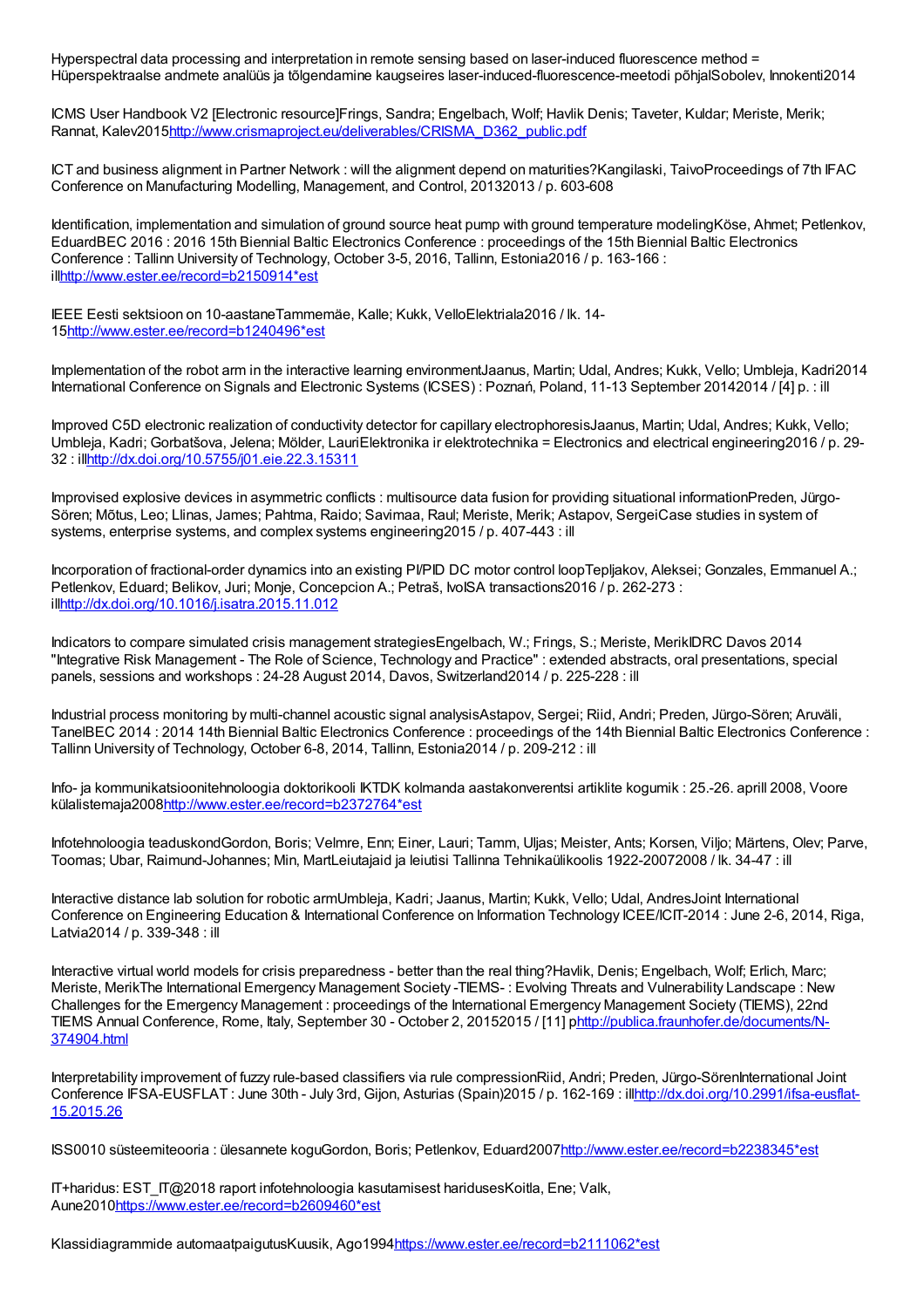Kompetentsipõhine õpe (neli aastat kogemust)Kukk, VelloTõhusa ja kaasahaarava õppe korraldamine kõrgkoolis : [õppemetoodiline konverents : konverentsi teesid : Kaitseväe Ühendatud Õppeasutused, 16. oktoober 2014, Tartu]2014 / lk. 12-13

Kvant-IT : väljakutse info- ja kommunikatsioonitehnoloogia valdkonnale : ettekanne 51. automaatikapäeval 12. märtsil 2013 TTÜsUdal, AndresTallinna Tehnikaülikooli aastaraamat 20132014 / lk. 290-297 : ill

Küberkaitse komisjonMõtus, LeoEesti Teaduste Akadeemia aastaraamat = Annales academiae scientarum Estonicae 20142015 / lk. 37-38

Küberkaitse komisjonMõtus, LeoEesti Teaduste Akadeemia aastaraamat = Annales academiae scientarum Estonicae 20132014 / lk. 39-40

Laboratory experience with competence based learningUmbleja, Kadri; Kukk, Vello; Jaanus, Martin; Švets, OlegInternational Conference on Engineering Education and Research : ICEER 2013 : Marrakesh, July 1st-5th : proceedings2013 / p. 487-494

Liitobjektide identifitseerimisest distantsmeetodil : magistritööSullakatko, Toomas1992[https://www.ester.ee/record=b2629856\\*est](https://www.ester.ee/record=b2629856*est)

Lineaarsete mitmemõõtmeliste hilistumistega süsteemide identifitseerimine Laguerre'i jadade meetodilVool, Rein199[4https://www.ester.ee/record=b4610164\\*est](https://www.ester.ee/record=b4610164*est)

LQG flight control of VTAV for enhanced situational awarenessAstrov, Igor; Pikkov, Mihhail; Paluoja, ReinWorld Academy of Science, Engineering and Technology. International journal of mechanical, industrial science and engineering2013 / p. 981-986 : ill

Middleware for exchange and validation of context data and informationPreden, Jürgo-Sören; Llinas, James; Mõtus, LeoContextenhanced information fusion : boosting real-world performance with domain knowledge2016 / p. 205-230 : ill

Military vehicle acoustic pattern identification by distributed ground sensorsAstapov, Sergei; Riid, Andri; Preden, Jürgo-SörenBEC 2016 : 2016 15th Biennial Baltic Electronics Conference : proceedings of the 15th Biennial Baltic Electronics Conference : Tallinn University of Technology, October 3-5, 2016, Tallinn, Estonia2016 / p. 167-170 : il[lhttp://www.ester.ee/record=b2150914\\*est](http://www.ester.ee/record=b2150914*est)

MIMO model of an industrial water boilerVansovitš, Vitali; Tepljakov, Aleksei; Belikov, JuriDoctoral School in Information and Communication Technology : proceedings of doctoral session of BEC 2014 : October 6-8 2014, Laulasmaa2014 / p. 27-28 : ill

Model based control of a water tank systemBelikov, Juri; Petlenkov, EduardProceedings of the 19th IFAC World Congress, 2014 : Cape Town, South Africa, 24-29 August 20142014 / p. 10838-10843 : ill

Model based method for adaptive decomposition of the thoracic bio-impedance variations into cardiac and respiratory components = Mudelipõhine meetod torso bioimpedantsi muutuste adaptiivseks dekompositsiooniks südametegevuse ja hingamise komponentideksKrivošei, Andrei200[9https://www.ester.ee/record=b2508758\\*est](https://www.ester.ee/record=b2508758*est)

Model-based testing of reactive systems = Reaktiivsete süsteemide mudelipõhine testimineKull, Andres200[9https://www.ester.ee/record=b2539853\\*est](https://www.ester.ee/record=b2539853*est)

Modelling emergent behaviour of organisations : time-aware, UML and agent based approach = Ilmneva käitumise modelleerimine organisatsioonides : ajatundlik, UML ja agendipõhine lähenemineSavimaa, Raul200[5https://www.ester.ee/record=b2068668\\*est](https://www.ester.ee/record=b2068668*est)

Monitoring patient movement velocity using passive infrared sensor informationEhala, Johannes; Astapov, SergeiInfo- ja kommunikatsioonitehnoloogia doktorikooli IKTDK seitsmenda aastakonverentsi artiklite kogumik : 15.-16. novembril 2013, Haapsalu2013 / p. 21-24 : ill

Motion control of an autonomous surface vessel for enhanced situational awarenessAstrov, Igor; Pikkov, Mihhail; Paluoja, ReinWorld Academy of Science, Engineering and Technology. International journal of mechanical, industrial science and engineering2013 / p. 1203-1208 : ill

Motion control of vectored thrust aerial vehicle for enhanced situational awarenessAstrov, Igor; Pikkov, Mihhail; Paluoja, ReinMathematical applications in science and mechanics : [proceedings of the conferences : Dubrovnik, Croatia, June 25-27, 2013]2013 / p. 59-64 : ill

Multirate approaches for engineering applications : computational strategiesAstrov, Igor2015

Nanotechnology in military developmentPedai, Andrus; Astrov, IgorWorld Academy of Science, Engineering and Technology. International journal of chemical, nuclear, materials and metallurgical engineering2014 / p. 1121-1125 : ill

Neural network motion control of VTAV by NARMA-L2 controller for enhanced situational awarenessAstrov, Igor; Berezovski, NatalyaInternational journal of computer, electrical, automation, control and information engineering2015 / p. 1784-1788 :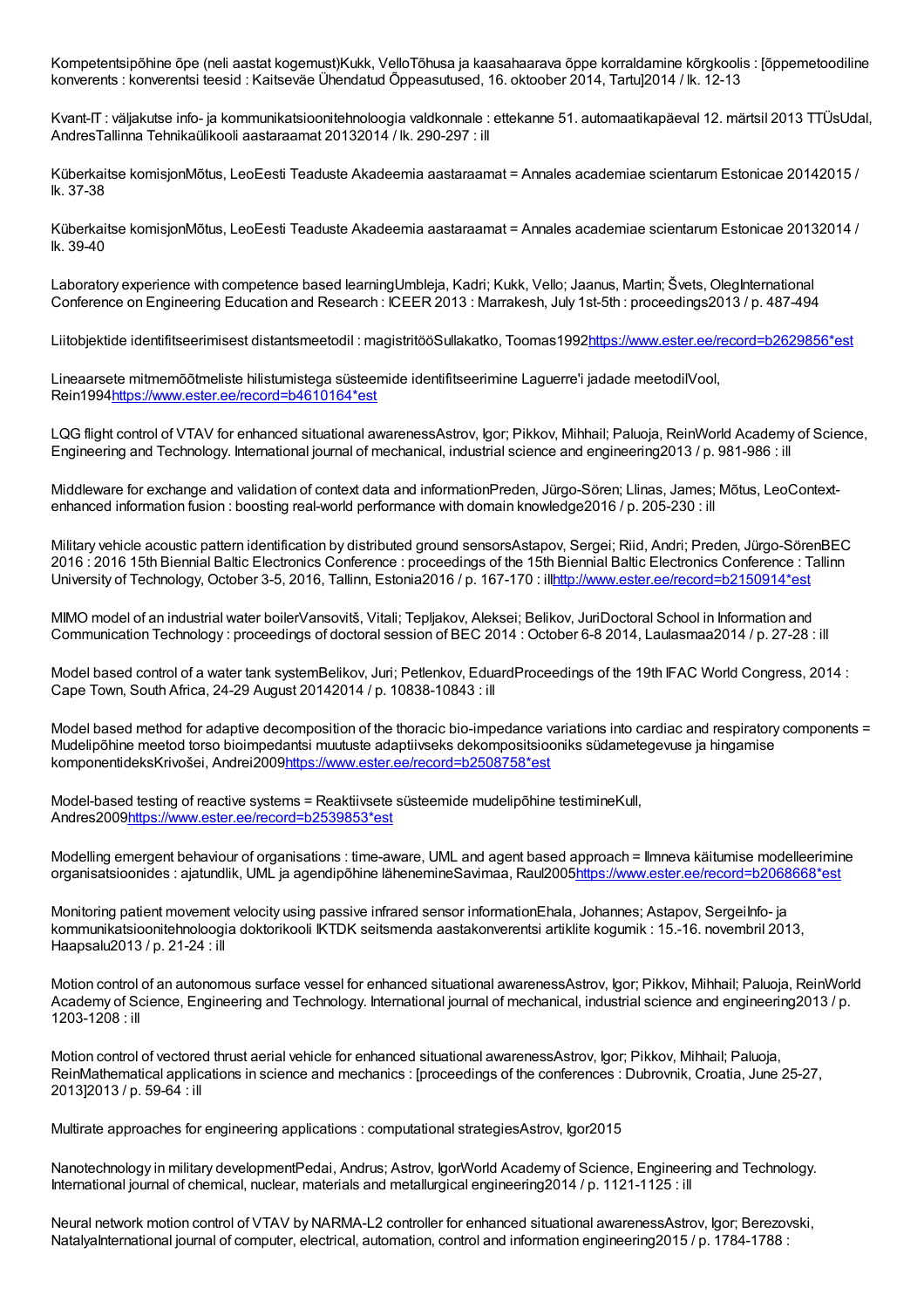Neural networks based identification and control of nonlinear systems : ANARX model based approachPetlenkov, Eduard2007

New concepts of automatic answer evaluation in competence based learningUmbleja, Kadri; Kukk, Vello; Jaanus, Martin; Udal, Andres2014 IEEE Global Engineering Education Conference (EDUCON) : Istanbul, Turkey, April 2-5, 20142014 / p. 922-925 : ill

NN-ANARX model based control of liquid level using visual feedbackVassiljeva, Kristina; Tepljakov, Aleksei; Petlenkov, Eduard2015 IEEE International Conference on Industrial Informatics (INDIN) : proceedings : Robinson College, Cambridge, United Kingdom, 22-24 July, 20152015 / p. 133-138 : il[lhttp://dx.doi.org/10.1109/INDIN.2015.7281723](http://dx.doi.org/10.1109/INDIN.2015.7281723)

NN-SANARX model based control of a multi tank liquid-level systemBelikov, Juri; Petlenkov, EduardInternational journal of computational intelligence systems2015 / p. 265-27[7http://dx.doi.org/10.1080/18756891.2015.1001950](http://dx.doi.org/10.1080/18756891.2015.1001950)

Numerical aspects of the development of quantum cascade laser simulation softwareReeder, Reeno; Udal, Andres; Velmre, Enn; Valavanis, AlexanderBEC 2014 : 2014 14th Biennial Baltic Electronics Conference : proceedings of the 14th Biennial Baltic Electronics Conference : Tallinn University of Technology, October 6-8, 2014, Tallinn, Estonia2014 / p. 37-40 : ill

Object detection for military surveillance using distributed multimodal smart sensorsAstapov, Sergei; Preden, Jürgo-Sören; Ehala, Johannes; Riid, Andri2014 19th International Conference on Digital Signal Processing2014 / p. 366-371 : ill

Observable canonical forms of multi-machine power systems using dq0 signalsLevron, Yoash; Belikov, Juri2016 International Conference on the Science of Electrical Engineering (ICSEE) : November 16-18, 2016, Eilat, Israel2016 / [5] p. : il[lhttps://doi.org/10.1109/ICSEE.2016.7806197](https://doi.org/10.1109/ICSEE.2016.7806197)

On controllability of switched linear systems on time scalesBelikov, Juri; Tepljakov, Aleksei2015 European Control Conference (ECC) : July 15-17, 2015, Linz, Austria2015 / p. 1736-174[1http://dx.doi.org/10.1109/ECC.2015.7330788](http://dx.doi.org/10.1109/ECC.2015.7330788)

On stable cones of polynomials via reduced Routh parametersNurges, Ülo; Belikov, Juri; Artemtšuk, IgorKybernetika2016 / p. 461- 47[7http://doi.org/10.14736/kyb-2016-3-0461](http://doi.org/10.14736/kyb-2016-3-0461)

On-line data validation in distributed data fusionPreden, Jürgo-Sören; Llinas, James; Rogova, Galina; Pahtma, Raido; Mõtus, LeoGround/air multisensor interoperability, integration, and networking for persistent ISR IV2013 / p. 1-12 : ill

On-line data validation in distributed data fusionPreden, Jürgo-SörenProceedings of the Workshop on Future Internet Architectures for Military Networks : Oslo, Norway, 29-30 January 20142014

Optimized acoustic localization with SRP-PHAT for monitoring in distributed sensor networksAstapov, Sergei; Berdnikova, Julia; Preden, Jürgo-SörenInternational journal of electronics and telecommunications2013 / p. 383-390 : ill

Partner Network and its process managementKangilaski, Taivo; Poljantšikov, Igor; Ševtšenko, EduardICINCO 2013 : proceedings of the 10th International Conference on Informatics in Control, Automation and Robotics : Reykjavík, Iceland, 29-31 July, 2013. Vol. 22013 / p. 519-527

Performing acoustic localization in a network of embedded smart sensorsAstapov, Sergei; Ehala, Johannes; Preden, Jürgo-SörenInternational journal of microelectronics and computer science2015 / p. 86-95 : ill

Performing feature extraction and selection for pattern discovery in noisy acoustic dataAstapov, Sergei; Riid, Andri; Preden, Jürgo-SörenDoctoral School in Information and Communication Technology : proceedings of doctoral session of BEC 2014 : October 6-8 2014, Laulasmaa2014 / p. 3-6 : ill

Planning virtual organization in partner networkKangilaski, Taivo2014 IEEE International Conference on Industrial Technology (ICIT) : February 26-March 1, 2014, Busan, Korea2014 / p. 664-669

Practical evaluation of two-layer perceptrons optimal architecture for identification of 2-nd and 3-d order nonlinear dynamic discrete time SISO systemsKondratjeva, Julija; Petlenkov, Eduard5th Junior European Meeting on Control & Information Technology : September 20-22, 2006, Tallinn, Estonia : book of abstracts2006 / p. 16-17

Predictive acoustic localization and speaker tracking for distributed sensor networksAstapov, Sergei; Berdnikova, Julia; Preden, Jürgo-Sören2014 13th International Conference on Control, Automation, Robotics & Vision (ICARCV 2014) : Marina Bay Sands, Singapore, 10-12th December 20142014 / p. 833-838 : ill

Proactive approach to innovation managementPedai, Andrus; Astrov, IgorWorld Academy of Science, Engineering and Technology. International journal of social, education, economics and management engineering2014 / p. 2241-2245 : ill

Processing multiple-item answers to identify abilities related to competencesKukk, VelloInnovations 2014 : world innovations in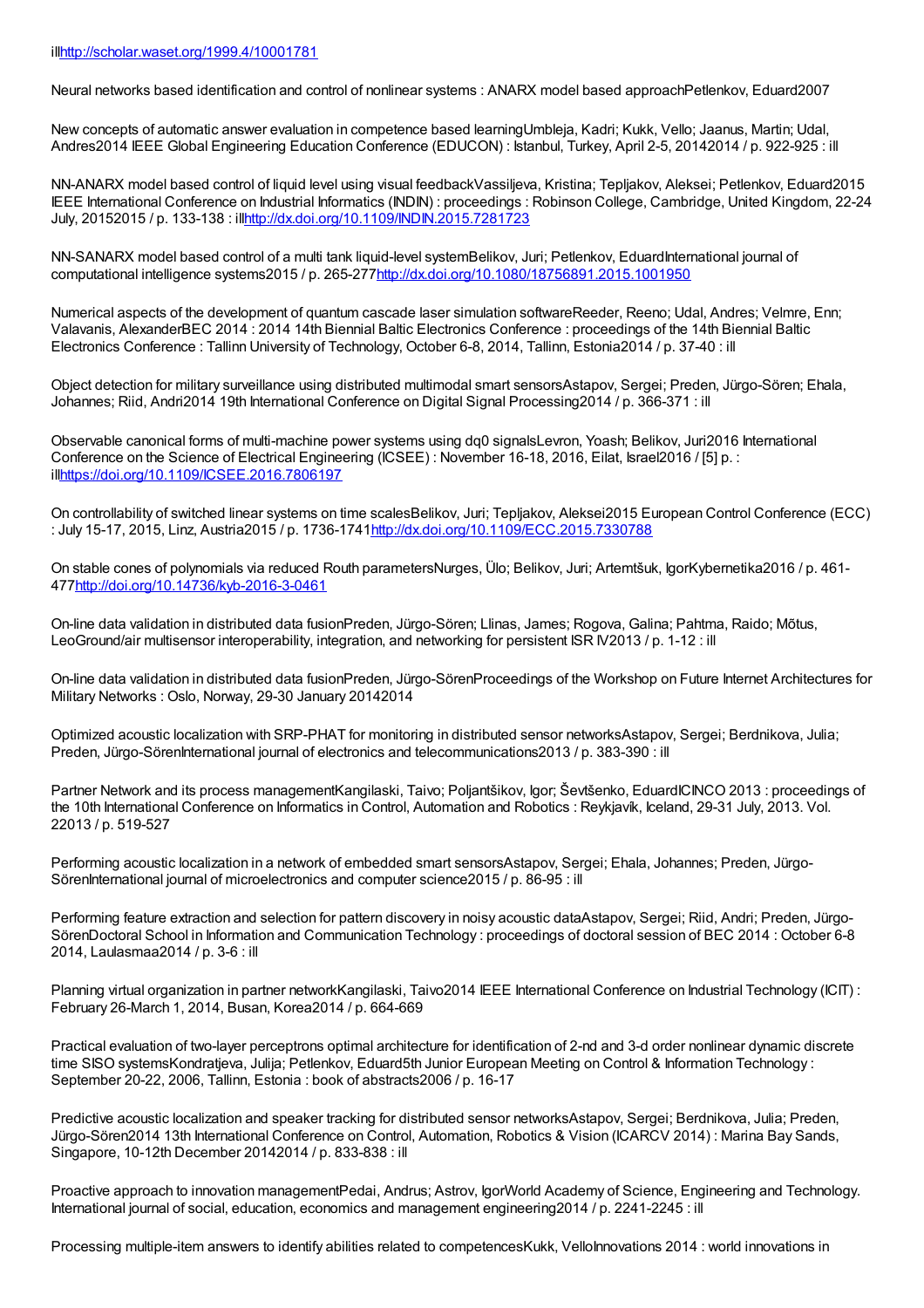engineering education and research2014 / p. 101-108

Recent progress in development of the resonant tunneling diode sources for the critical part of THz gapUdal, Andres; Jaanus, Martin; Valušis, Gintaras; Kašalynas, Irmantas; Ikonic, Zoran; Indjin, Dragan4th Annual Conference of COST Action MP1204 & SMMO2016 Conference : Lisbon, Portugal, 21-24 March 20162016 / [1] p

Reducing bandwidth requirements and optimizing data flow in distributed data acquisition and processingPreden, Jürgo-Sören; Mõtus, Leo; Pahtma, Raido; Meriste, MerikProceedings of the 2013 IEEE International Multi-Disciplinary Conference on Cognitive Methods in Situation Awareness and Decision Support (CogSIMA)2013 / p. 175-182 : ill

Reflection segments based robust PID controller solution for benchmark problemAvanessov, Sergei; Nurges, Ülo2014 22nd Mediterranean Conference on Control and Automation (MED) : University of Palermo, June 16-19, 2014, Palermo, Italy2014 / p. 1406-1411 : ill

Research Laboratory for Proactive Technologies, Department of Computer Control, Tallinn University of Technology : annual report 2008200[9http://www.ester.ee/record=b2508511\\*est](http://www.ester.ee/record=b2508511*est)

Resonant tunneling devices as the promising sources in THz gap bottom for the security imaging and detectionUdal, Andres; Valusis, G.; Kasalynas, I.; Ikonic, Zoran; Indjin, D.Abstract book of Tera-MIR 2015 : NATO Advanced Research Workshop on THz Diagnostics of CBRN Effects and Detection of Explosives & CBRN : Izmir, Turkey, 3-6 November 20152015 / p. 65

Restricted connectivity neural networks based identification for control = Piiratud ühenduvusega tehisnärvivõrkudel põhinev identifitseerimine juhtimiseksVassiljeva, Kristina2012

Robust FOPI and FOPID controller design for FFOPDT plants in embedded control applications using frequency-domain analysisTepljakov, Aleksei; Petlenkov, Eduard; Belikov, Juri2015 American Control Conference : Hilton Palmer House, Chicago, IL, July 1-3, 20152015 / p. 3868-3873 : il[lhttp://dx.doi.org/10.1109/ACC.2015.7171933](http://dx.doi.org/10.1109/ACC.2015.7171933)

Robust pole assignment via Routh rays of polynomialsArtemtšuk, Igor; Nurges, Ülo; Belikov, Juri2016 American Control Conference (ACC) : July 6-8, Boston, MA, USA2016 / p. 7031-7036 : il[lhttp://doi.org/10.1109/ACC.2016.7526781](http://doi.org/10.1109/ACC.2016.7526781)

SaateksAarna, OlavHariduse roll Eesti ühiskonna arengu kujundajana : ettekannete ja sõnavõttude kogumik : Eesti Haridusfoorum '98 : 20.-21. nov. 1998, Haapsalu1999 / lk. 7-[8https://www.ester.ee/record=b1336192\\*est](https://www.ester.ee/record=b1336192*est)

Self-scaling laboratory crane fuzzy logic control with anti-swing regulation [Online resource]Aksjonov, Andrei; Vodovozov, Valery; Petlenkov, Eduard2016 57th International Scientific Conference on Power and Electrical Engineering of Riga Technical University (RTUCON) : October 13, 14, 2016 : conference proceedings2016 / [6] p. : il[lhttps://doi.org/10.1109/RTUCON.2016.7763088](https://doi.org/10.1109/RTUCON.2016.7763088)

Sharing confidential commercial information for ensuring availability of critical infrastructure : technology opportunities and perspectivesPreden, Jürgo-SörenEnergy security forum2013 / p. 23-27 : ill

Shooter localization by networked multichannel acoustic ground sensorsAstapov, Sergei; Berdnikova, Julia; Ehala, Johannes; Preden, Jürgo-Sören2015 IEEE International Conference on Signal and Image Processing Applications (ICSIPA) : Kuala Lumpur, Malaysia, 19-21 October 2015 : [proceedings]2015 / p. 332-337 : il[lhttp://dx.doi.org/10.1109/ICSIPA.2015.7412214](http://dx.doi.org/10.1109/ICSIPA.2015.7412214)

Shooter localization by networked multichannel acoustic ground sensorsAstapov, Sergei; Berdnikova, Julia; Ehala, Johannes; Preden, Jürgo-SörenIEEE ICSIPA 2015 : 2015 IEEE International Conference on Signal and Image Processing Applications (ICSIPA) : 19-21 October, 2015, Hotel Pullman Kuala Lumpur Bangsar : program book2015 / p. 46

Simplified acoustic localization by linear arrays for wireless sensor networksAstapov, Sergei; Preden, Jürgo-Sören; Berdnikova, Julia2013 18th International Conference on Digital Signal Processing (DSP) : 1-3 July 2013, Nomikos Conference Centre, Santorini, Greece2013 / [6] p. : ill

Simulating System of Systems using MACETomson, Timo; Preden, Jürgo-SörenUKSim 15th International Conference on Computer Modelling and Simulation : 10-12 April 2013, Cambridge, United Kingdom : proceedings2013 / p. 155-160 : ill

Simulation and estimation of electrochemical processes in maintenance-free batteries with fixed electrolyteTenno, Ander200[4https://www.ester.ee/record=b1994218\\*est](https://www.ester.ee/record=b1994218*est)

Simulations in multi-agent communication system = Simulatsioonid multiagentsüsteemisKimlaychuk, Vadim201[2https://www.ester.ee/record=b2869082\\*est](https://www.ester.ee/record=b2869082*est)

Simulations tool for crisis management strategies and planned actions V2 [Electronic resource]Taveter, Kuldar; Scholl, Martin; Schlobinski, Sascha; Ma, Lixin; Meriste, Merik201[4http://www.crismaproject.eu/deliverables/CRISMA\\_D443\\_public.pdf](http://www.crismaproject.eu/deliverables/CRISMA_D443_public.pdf)

Situational awareness based neural flight control of a coaxial rotor/ducted-fan helicopterAstrov, Igor; Pikkov, Mihhail; Paluoja,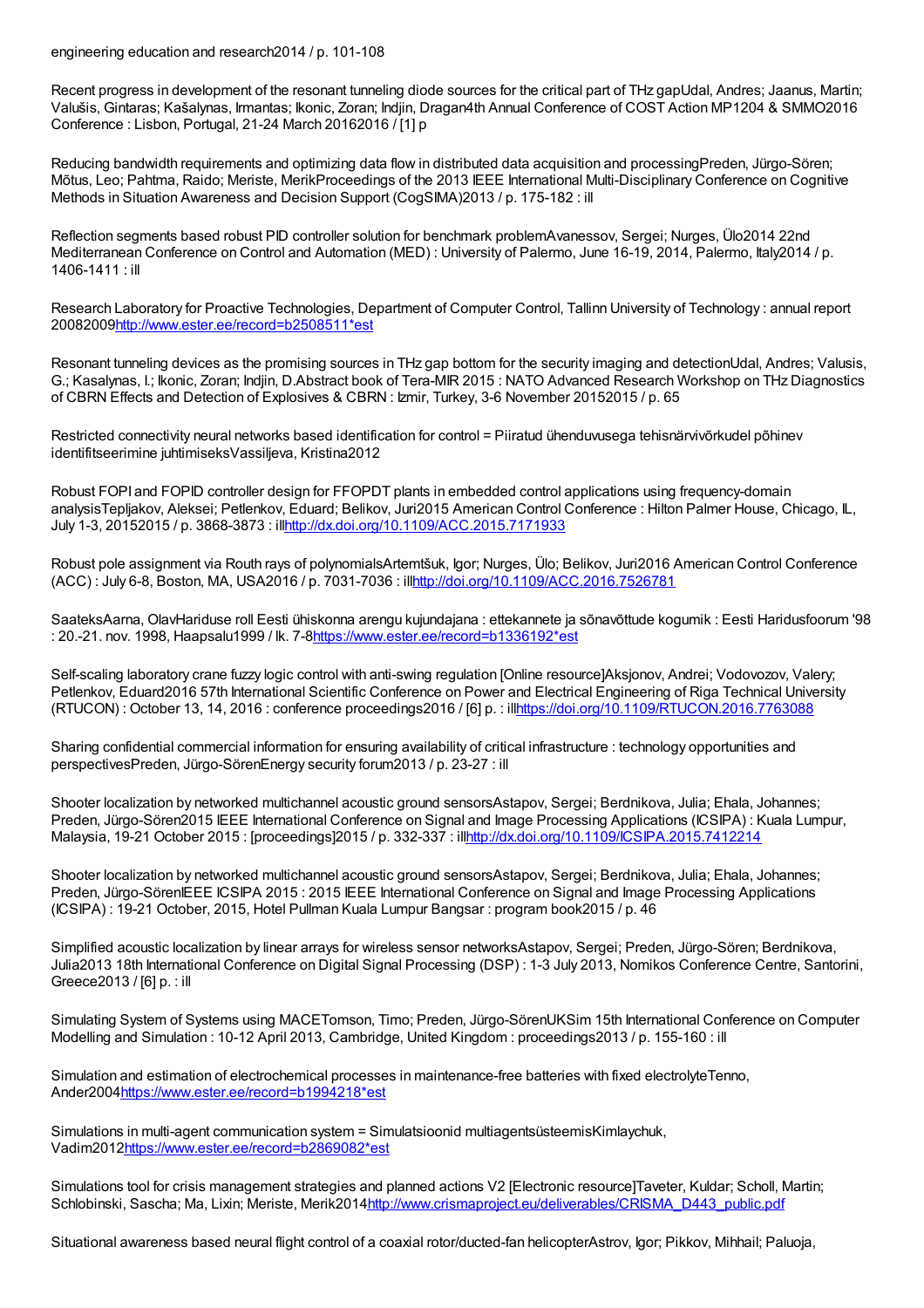ReinRecent advances in systems science : proceedings of the 17th International Conference on Systems (part of CSCC '13) : Rhodes Island, Greece, July 16-19, 20132013 / p. 54-59 : ill

Smart dustPreden, Jürgo-SörenIntegrated systems and design : interstudy, May 9, 20082008 / p. 47-53 : ill

Solving big data : distributing computation among smart devicesPreden, Jürgo-Sören; Pahtma, Raido; Tomson, Timo; Mõtus, LeoDatabases and Information Systems : proceedings of the 11th International Baltic Conference, Baltic DB&IS 2014 : Tallinn, Estonia, 8-11 June, 20142014 / p. 269-280 : ill

Solving big data : distributing computation among smart devicesPreden, Jürgo-Sören; Pahtma, Raido; Tomson, Timo; Mõtus, LeoDatabases and information systems VIII : selected papers from the Eleventh International Baltic Conference, DB&IS 20142014 / p. 245-258 : ill

Sound localization and processing for inducing synesthetic experiences in virtual realityTepljakov, Aleksei; Astapov, Sergei; Petlenkov, Eduard; Vassiljeva, Kristina; Draheim, DirkBEC 2016 : 2016 15th Biennial Baltic Electronics Conference : proceedings of the 15th Biennial Baltic Electronics Conference : Tallinn University of Technology, October 3-5, 2016, Tallinn, Estonia2016 / p. 159- 162 : il[lhttp://www.ester.ee/record=b2150914\\*est](http://www.ester.ee/record=b2150914*est)

Stable cones of polynomials via Routh raysArtemtšuk, Igor; Nurges, Ülo; Belikov, Juri; Kaparin, VadimProceedings of the 2015 20th International Conference on Process Control (PC) : Hotel Sorea Trigan Banik, Štrbske Pleso, Slovakia, June 9-12, 20152015 / p. 255-260 : il[lhttp://dx.doi.org/10.1109/PC.2015.7169972](http://dx.doi.org/10.1109/PC.2015.7169972)

Stable cones of polynomials via Routh raysArtemtšuk, Igor; Nurges, Ülo; Belikov, Juri; Kaparin, Vadim20th International Conference on Process Control 2015 : June 9-12, 2015, Štrbske Pleso, Slovak Republic : summaries volume2015 / p. 33

Standing Committee on Cyber SecurityMõtus, LeoEstonian Academy of Sciences year book = Annales Academiae Scientiarum Estonicae 20132014 / p. 44-45

Standoff detection : classification of biological aerosols using laser induced fluorescence (LIF) techniqueHausmann, Anita; Duschek, Frank; Sobolev, InnokentiChemical, Biological, Radiological, Nuclear, and Explosives (CBRNE) Sensing XV2014

Student's behavior in free learning environment and formal education systemKukk, VelloLearning technology for education in Cloud : MOOC and Big Data : third International Workshop, LTEC 2014, Santiago, Chile, September 2-5, 2014 : proceedings2014 / p. 187- 194

Students' grading control and visualisation in competence-based learning approachUmbleia, KadriProceedings of 2015 IEEE Global Engineering Education Conference (EDUCON) : 18-20 March 2015, Tallinn University of Technology (TUT), Tallinn, Estonia2015 / p. 287-296 : il[lhttp://dx.doi.org/10.1109/EDUCON.2015.7095985](http://dx.doi.org/10.1109/EDUCON.2015.7095985)

Süsteemiteooria : ISS0010Sillamaa, Hanno200[3http://www.ester.ee/record=b1733987\\*est](http://www.ester.ee/record=b1733987*est)

Synthesis of digital filters for embedded fractional-order control applicationsTepljakov, Aleksei; Petlenkov, Eduard; Belikov, JuriInfo- ja kommunikatsioonitehnoloogia doktorikooli IKTDK seitsmenda aastakonverentsi artiklite kogumik : 15.-16. novembril 2013, Haapsalu2013 / p. 103-106 : ill

System identification models and using neural networks for Ground Source Heat Pump with ground temperature modeling [Electronic resource]Köse, Ahmet; Petlenkov, Eduard2016 International Joint Conference on Neural Networks (IJCNN) : 24-29 July 2016, Vancouver, Canada2016 / p. 2850-2855 : ill. [USB[\]https://doi.org/10.1109/IJCNN.2016.7727559](https://doi.org/10.1109/IJCNN.2016.7727559)

Taevarahvas : Poul Andersoni parimad jutudAnderson, Poul200[8https://www.ester.ee/record=b2335964\\*est](https://www.ester.ee/record=b2335964*est)

Teadusest ja ühiskonnast, subjektiivseltMõtus, LeoTeadusmõte Eestis (VIII). Teaduskultuur : [artiklikogumik]2013 / lk. 38-45 : fot

The benefits of self-awareness and attention in fog and mist computingPreden, Jürgo-Sören; Tammemäe, Kalle; Jantsch, Axel; Leier, Mairo; Riid, Andri; Calis, EmineComputer2015 / p. 37-45 : ill

The first year experience of using LEGO Mindstorms robots in the Tallinn University of Technology outreach program for secondary and primary school learnersUmbleja, KadriNew Technologies and Innovation for Global Business : ICEE 2015 : proceedings of 19th International Conference on Engineering Education, 20-24 July 2015, Zagreb, Croatia2015 / p. 741-748

The interactive learning environment for mobile laboratories = Interaktiivne õpikeskkond mobiilsetele laboriteleJaanus, Martin2011

The method of quantum optical communication based on entangled photon pairsUdal, Andres; Jaanus, Martin; Umbleja, Kadri; Reeder, ReenoBEC 2014 : 2014 14th Biennial Baltic Electronics Conference : proceedings of the 14th Biennial Baltic Electronics Conference : Tallinn University of Technology, October 6-8, 2014, Tallinn, Estonia2014 / p. 33-36 : ill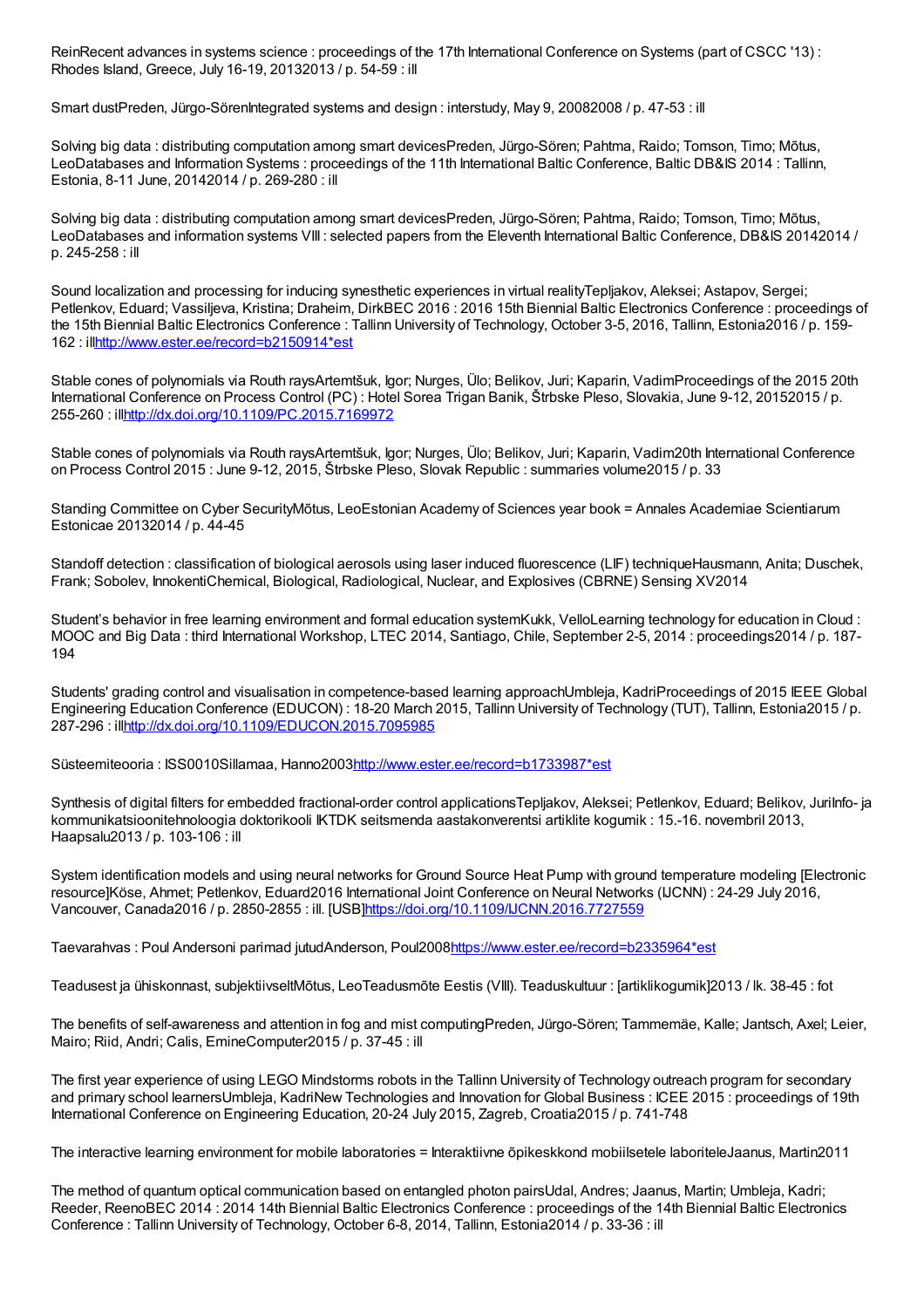Towards an Intelligent Control System for district heating plants : design and implementation of a fuzzy logic based control loopVansovitš, Vitali; Tepljakov, Aleksei; Vassiljeva, Kristina; Petlenkov, Eduard2016 IEEE 14th International Conference on Industrial Informatics (INDIN) : Palais des Congrès du Futuroscope, Futuroscope - Poitiers, France, 19-21 July, 2016 : proceedings2016 / p. 405-410 : il[lhttps://doi.org/10.1109/INDIN.2016.7819193](https://doi.org/10.1109/INDIN.2016.7819193)

Training support for crisis managers with elements of serious gamingHavlik, Denis; Deri, Oren; Rannat, Kalev; Warum, Manuel; Rafalowski, Chaim; Taveter, Kuldar; Kutschera, Peter; Meriste, MerikEnvironmental Software Systems : Infrastructures, Services and Applications : 11th IFIPWG 5.11 International Symposium, ISESS 2015, Melbourne, VIC, Australia, March 25-27, 2015 : proceedings2015 / p. 217-225 : il[lhttp://dx.doi.org/10.1007/978-3-319-15994-2\\_21](http://dx.doi.org/10.1007/978-3-319-15994-2_21)

Transmitter power control in wireless communication systems = Saatja võimsuse juhtimine traadita sidesüsteemisKoort, Marko2005[https://www.ester.ee/record=b2063838\\*est](https://www.ester.ee/record=b2063838*est)

Transparent fuzzy systems : modeling and controlRiid, Andri2002[https://www.ester.ee/record=b1646015\\*est](https://www.ester.ee/record=b1646015*est)

Tulevikuvaade tööjõu- ja oskuste vajadusele : arvestusala : uuringu lühiversioon201[6http://www.ester.ee/record=b4573863\\*est](http://www.ester.ee/record=b4573863*est)

Tulevikuvaade tööjõu- ja oskuste vajadusele : info- ja kommunikatsioonitehnoloogia : uuringu lühiversioon201[6http://www.ester.ee/record=b4573867\\*est](http://www.ester.ee/record=b4573867*est)

Tuning and digital implementation of a fractional-order PD controller for a position servoTepljakov, Aleksei; Petlenkov, Eduard; Belikov, Juri; Astapov, SergeiInternational journal of microelectronics and computer science2013 / p. 116-123 : ill

Two-dimensional knowledge model for learning control and competence mappingKukk, Vello; Umbleja, Kadri; Jaanus, MartinLearning Technology for Education in Cloud : 4th International Workshop, LTEC 2015, Maribor, Slovenia, August 24-28, 2015 : proceedings2015 / p. 16-27 : il[lhttp://dx.doi.org/10.1007/978-3-319-22629-3\\_2](http://dx.doi.org/10.1007/978-3-319-22629-3_2)

Two-rate LQG control of VTAV for enhanced situational awarenessAstrov, IgorRecent advances in circuits, systems, signal processing and communications : proceedings of the 8th WSEAS International Conference on Circuits, Systems, Signal and Telecommunications (CSST '14) : Tenerife, Spain, January 10-12, 20142014 / p. 163-168 : ill

Two-rate motion control of VTAV by NARMA-L2 controller for enhanced situational awareness [Electronic resource]Astrov, Igor2016 39th International Convention on Information and Communication Technology, Electronics and Microelectronics (MIPRO) : May 30- June 3, 2016, Opatija, Croatia : proceedings2016 / p. 1126-1131 : ill. [CD-ROM[\]https://doi.org/10.1109/MIPRO.2016.7522309](https://doi.org/10.1109/MIPRO.2016.7522309)

Two-rate neural predictive control of coaxial rotor/ducted-fan TUAV for enhanced situational awarenessAstrov, Igor; Berezovski, Natalya; Pikkov, Mihhail; Kimlaychuk, VadimInternational Conference on Information Society (i-Society 2015) : London, UK, November 9-11, 20152015 / p. 127-132 : il[lhttp://dx.doi.org/10.1109/i-Society.2015.7366873](http://dx.doi.org/10.1109/i-Society.2015.7366873)

Using microcontrollers for high accuracy analogue measurementsJaanus, Martin; Udal, Andres; Kukk, Vello; Umbleja, KadriElektronika ir elektrotechnika = Electronics and electrical engineering2013 / p. 51-54 : ill

Uuenduslik tootmine : käsiraamatRiives, Jüri; Lumiste, Rünno; Reedik, Vello; Roosimölder, Lembit; Karjust, Kristo; Kers, Jaan; Kiolein, Indrek; Kokla, Margo; Küttner, Rein; Lavin, Jaak; Lavrentjev, Jüri; Lõun, Kaia; Mõtus, Leo; Naams, Ivar; Otto, Tauno; Pohlak, Meelis; Raba, Karl; Saks, Alo; Talkop, Adolf; Tähemaa, Toivo; Veinthal, Renno2011[http://www.ester.ee/record=b2736534\\*est](http://www.ester.ee/record=b2736534*est)

Validated simulation tool for crisis management strategies and planned actions [Electronic resource]Taveter, Kuldar; Meriste, Merik; Rannat, Kalev; Jähi, Markus; Dihe, Pascal; Scholl, Martin; Guarino, Sergio201[5http://www.crismaproject.eu/deliverables/CRISMA\\_D444\\_public.pdf](http://www.crismaproject.eu/deliverables/CRISMA_D444_public.pdf)

Version 2 of Model for Decision-making assessment, and Economic impacts and consequences [Electronic resource]Engelbach, Wolf; Frings, Sandra; Sautter, Johannes; Taveter, Kuldar; Ma, Lixin; Meriste, Merik201[4http://www.crismaproject.eu/deliverables/CRISMA\\_D442\\_public.pdf](http://www.crismaproject.eu/deliverables/CRISMA_D442_public.pdf)

Why do students choose to study information and communications technology?Kori, Külli; Pedaste, Margus; Niitsoo, Margus; Kuusik, Rein, inform.; Murtazin, Kristina; Paluoja, ReinProcedia - social and behavioral sciences2015 / p. 2867- 2872<http://dx.doi.org/10.1016/j.sbspro.2015.04.249>

Vivat, crescat, floreat Universitas Technicorum Tallinensis! : [kõne rektoriametist lahkumisel]Aarna, OlavTehnikaülikool2000 / 20. märts, lk. 9-10 : portr

Välisvalgustuse juhtimislahenduste tööpõhimõtetestVõrk, Alar; Preden, Jürgo-SörenElektriala2013 / lk. 8-10 : ill

Õpetajakeskne õppijakesksusKukk, VelloÕpetajate Leht2011 / lk. 7

Õppimine või ära tegemineJaanus, Martin; Kukk, VelloTõhusa ja kaasahaarava õppe korraldamine kõrgkoolis : [õppemetoodiline